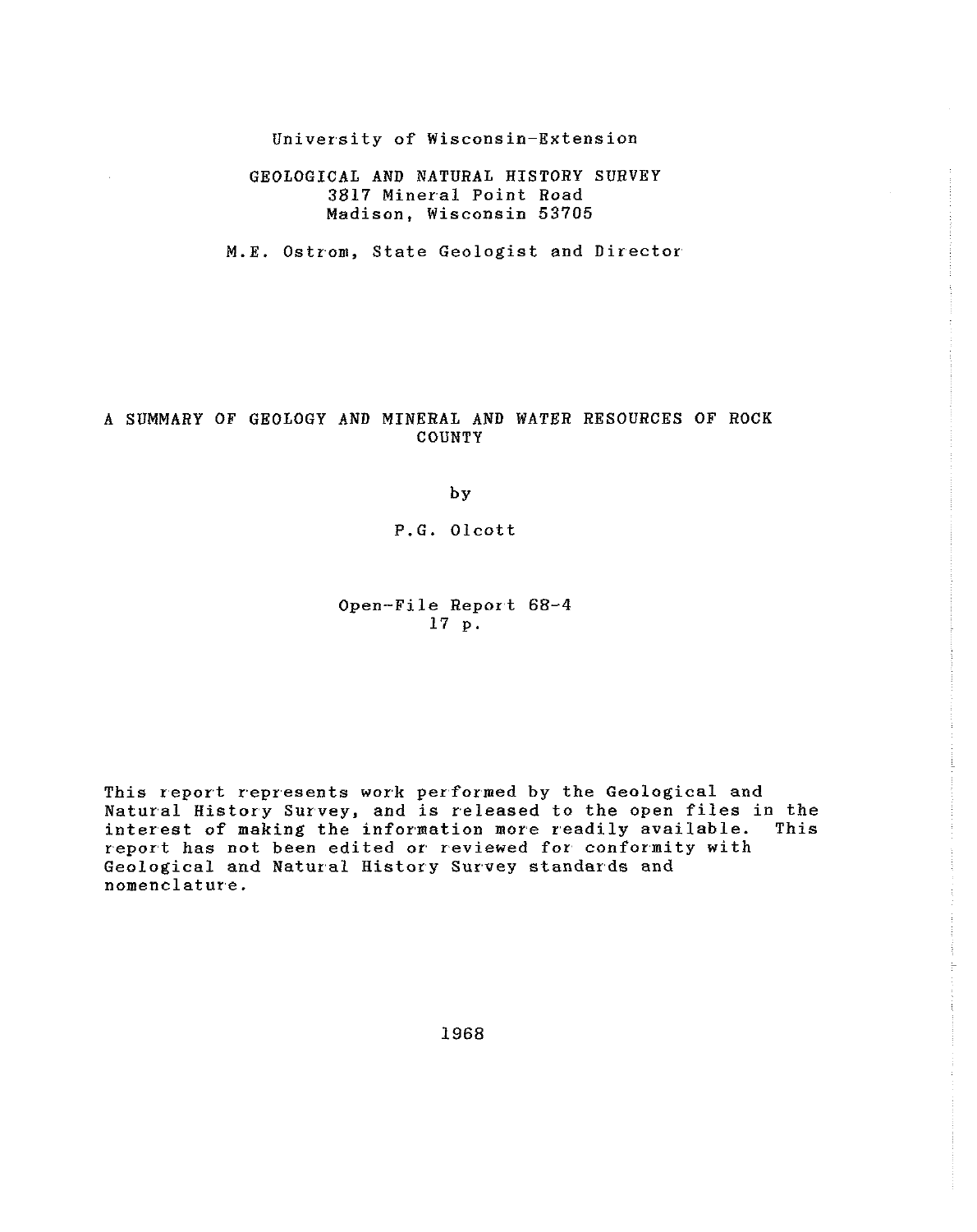## University Extension

こうーイ

University of Wisconsin Geological and Natural. History Survey

A Summary of Geology and Mineral. and Water Resources of Rock County

by Perry G. Olcott

#### Physiography

Rock County is nearly equally divided between the Eastern Ridges and Lowlands Province and the Western Upland Province (fig. 1) as described by Martin (1916). The Western Upland Province is characterized by deep valleys and high ridges formed in bedrock with a thin soil or glacial drift veneer. The Eastern Ridges and Lowland Province is characterized by low relief and gentle slopes with thick glacial dirft cover over bedrock.

Prominent topographic features in Rock County are the flat outwash plains extending southeasterly across the north central part of the county and southward along the Rock River and the hilly morainal area in the northern part of the county.

# Geology\_

Rock County is underlain by a thick section of sedimentary rocks of Cambrian and Ordovician age that consist largely of sandstone, a lesser amount of dolomite (a magnesium-rich limestone), and some shale. Overlying the sedimentary rocks are glacial deposits and alluvium consisting predominantly of till and outwash. The geologic map of Wisconsin (fig, 2)

 $-$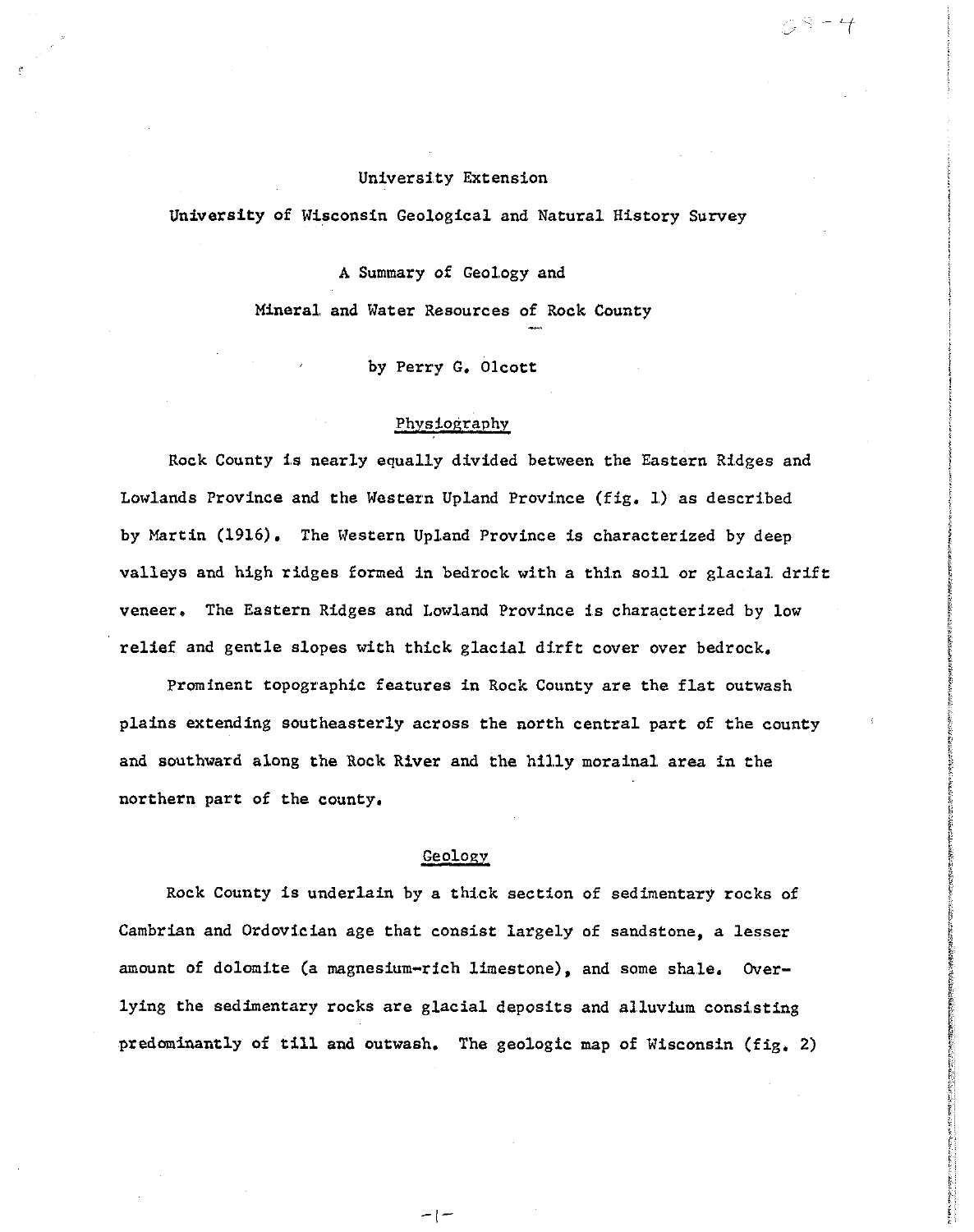

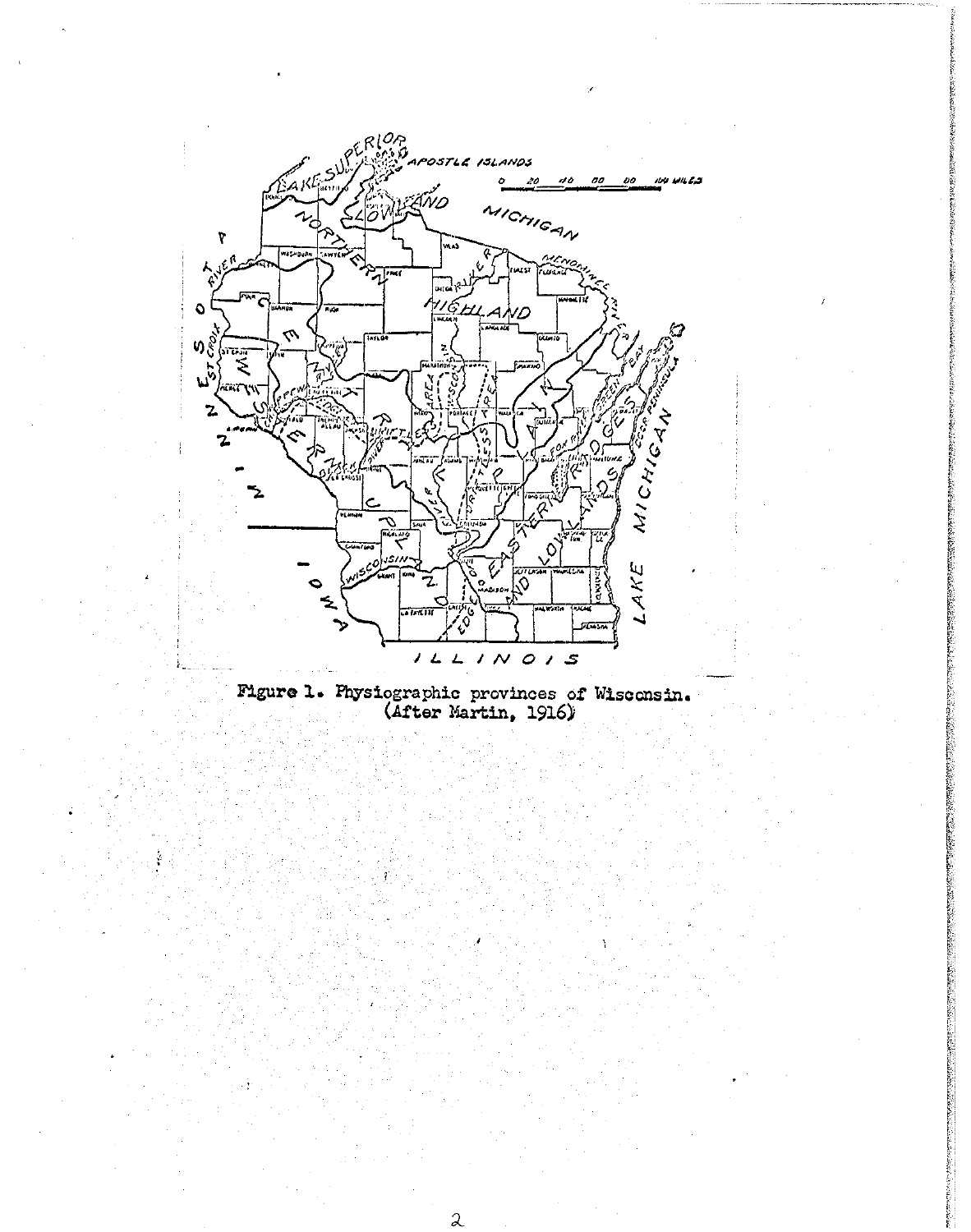

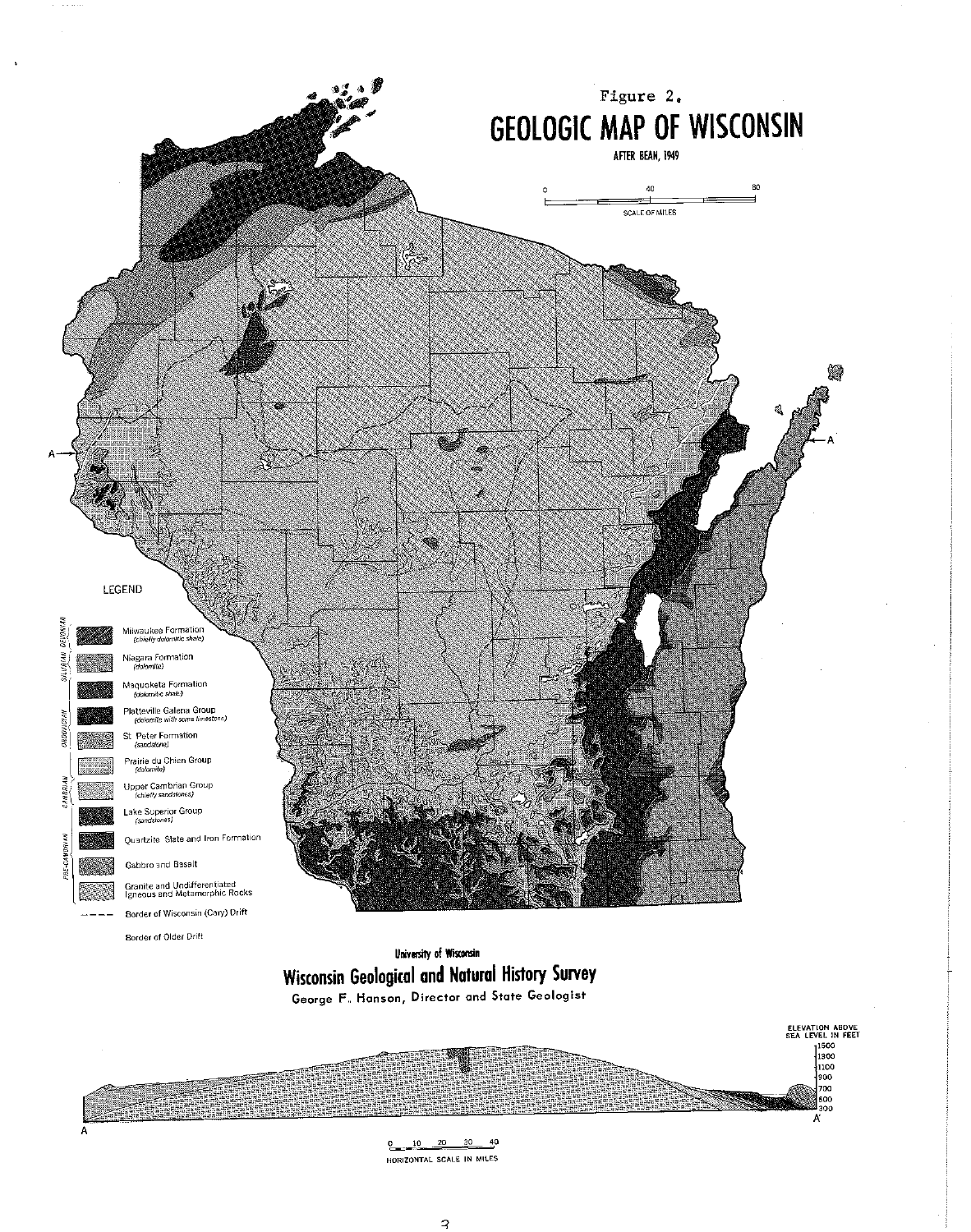shows the bedrock geology of Rock County and its relationship to the geology of Wisconsin. Similarly, the map of Wisconsin glacial deposits (fig. 3) outlines the glacial geology of the county and its relationship to surrounding areas. Table 1 is a summary of the lithology, maximum thickness, and water-bearing characteristics of the geologic units of Rock County.

Sandstones of late Cambrian age overlie crystalline rocks of Precambrian age throughout the county. Both the crystalline rock surface and the sedimentary rocks dip southeastward and the rocks of Cambrian age thicken in the direction of dip from about 950 feet in the northwestern corner to over 1300 feet in the southeastern corner of the county.

Rock formations of Cambrian age are, in ascending order, the Mt. Simon Sandstone, Eau Claire Sandstone, Galesville Sandstone, Franconia Sandstone, and Trempealeau Formation. In the Rock River and Sugar River valleys these rocks of Cambrian age underlie unconsolidated glacial. deposits. Elsewhere they are overlain by rocks of Ordovician age.

Rock formations of Ordovician age include in ascending order the Prairie du Chien Group (dolomite), the St. Peter Sandstone, and the Platteville-Galena unit (dolomite). The Prairie du Chien Group and St. Peter Sandstone are exposed at the bedrock surface in the major river valleys and in much of the western part of the county. Bedrock east of the Rock River valley and ridge tops west of the valley are formed by the Platteville-Galena unit. The Prairie du Chien Group was greatly thinned by erosion before deposition of the St. Peter Sandstone. Because it was laid down on this uneven erosion surface, the St. Peter varies considerably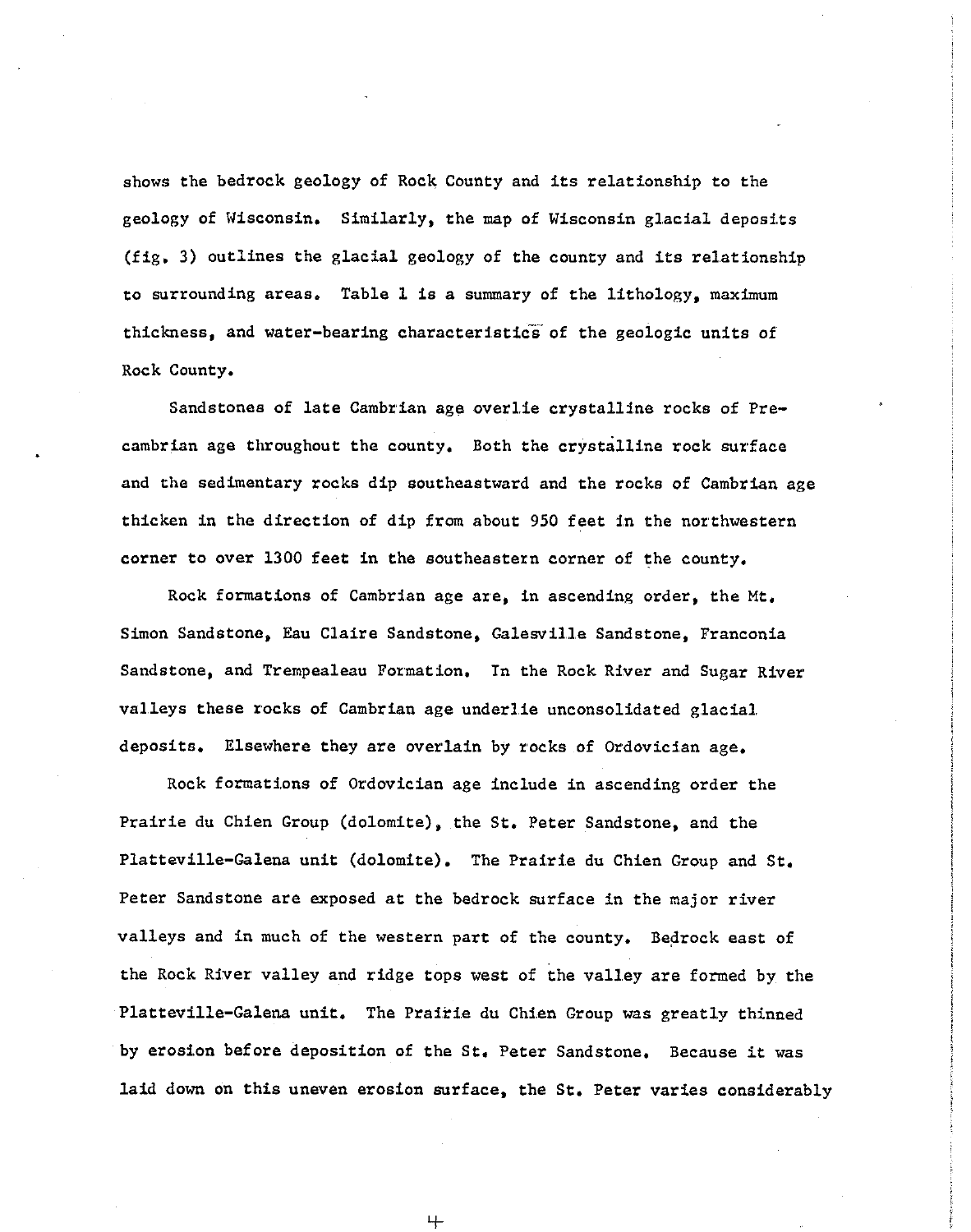

University of Wisconsin Wisconsin Geological and Natural History Survey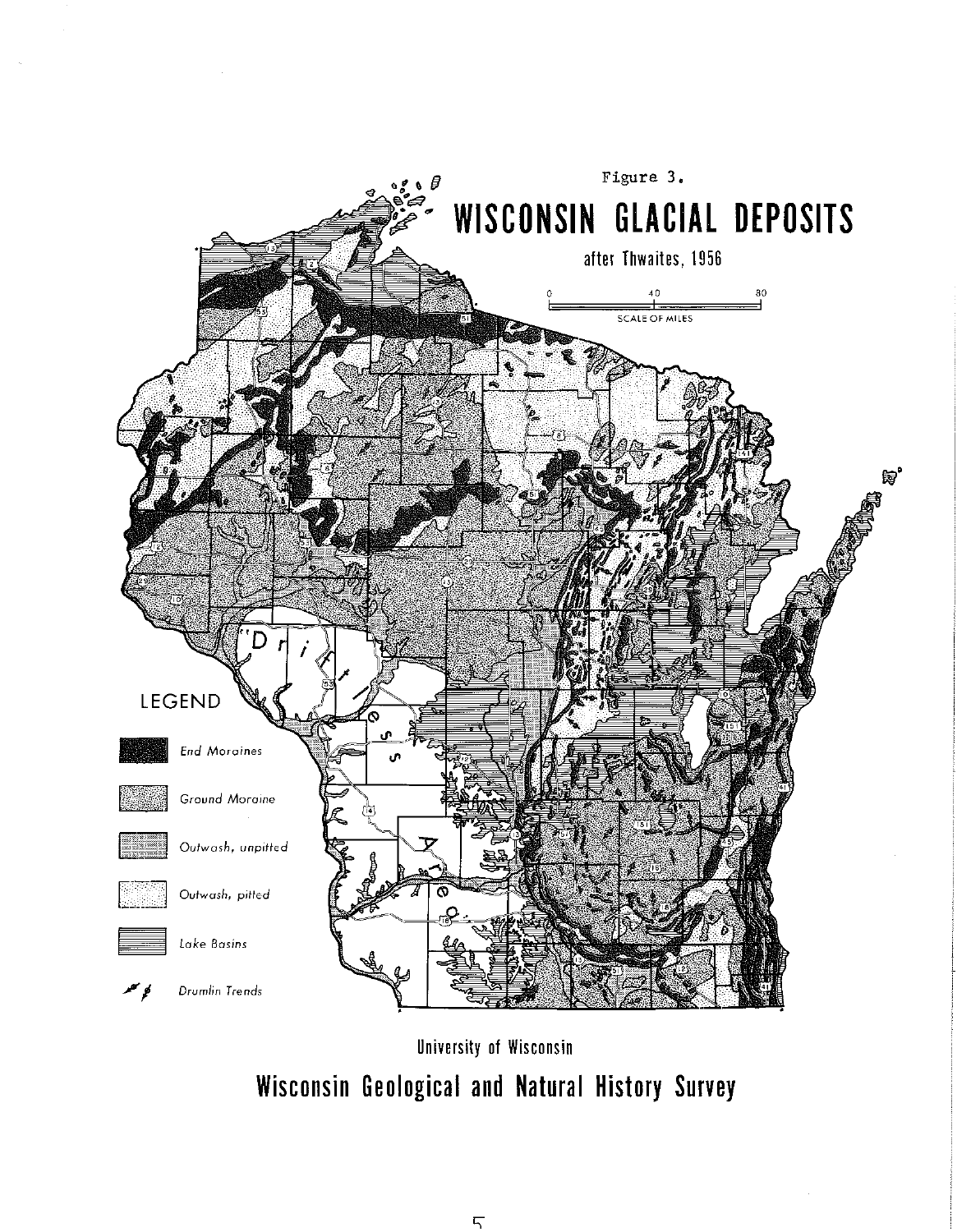Table 1. Lithologic and water-bearing characteristics of<br>geologic units in Rock County, (After LeRoux, 1963)

| System                  | Geologic unit                                                                                                                                                                                      | Maxi-<br>mum<br>thick-<br>ness<br>くくしょ | Description                                                                                                                                                                             | Water-bearing characteristics                                                                                                                                                                                                                                        |
|-------------------------|----------------------------------------------------------------------------------------------------------------------------------------------------------------------------------------------------|----------------------------------------|-----------------------------------------------------------------------------------------------------------------------------------------------------------------------------------------|----------------------------------------------------------------------------------------------------------------------------------------------------------------------------------------------------------------------------------------------------------------------|
| Oun-<br>tern-           | Recont alluvium<br>Unconformity                                                                                                                                                                    |                                        | Silt, sand, peat, and marl.                                                                                                                                                             | Not determined. Probably<br>too thin to yield significant<br>manufilles of water to wells.                                                                                                                                                                           |
| ns y                    | Pleistocene deposits<br>— Unconformity —                                                                                                                                                           | 312                                    | Till and outwash, gray to<br>brown; consists of clay,<br>silt, sand, gravel, and                                                                                                        | Outwish mind and gravel in<br>the Rock River valley<br>ylolds large amounts of<br>water, Other hodies of<br>sand and gravel yield mod-<br>orato amounts of water to<br>properly developed wells.                                                                     |
|                         | Plattaville, Decorah, and<br>Galena formations, un-<br>differentiated,                                                                                                                             | 288                                    | Dolomite, light-gray to blue-<br>gray, yellowish-gray.<br>sandy, fractured at top.<br>fine- to medium-grained<br>sandstone at base; and<br>groen shalo,                                 | Yield sufficient water for<br>domestic and stock tea<br>from fractures and solution<br>orsonings. Principal source<br>of mindly for wells east of<br>the buried Rock River<br>Valley,                                                                                |
| Ordo-<br>Vician         | Bt. Peter sundstone.<br>— Unconformity —                                                                                                                                                           | 186                                    | Sandstone, yellowish-gray<br>to white, flue-to-medium-<br>grained; white chert and<br>chert conglomerate; and<br>rod shalo.                                                             | Yields sufficient water for<br>domestic, stock, and small<br>industrial supplies. Prin-<br>cipal source of ground<br>water west of the buried<br>Rock River valley, Us-<br>unlly loft uncased to con-<br>tributo water to wells<br>tapping rocks of Cambrian<br>ngo. |
| Cam-<br>brian           | Prairie du Chien group.<br>Trempealeau formation<br>Franconia sandstono<br>Galesvillo<br>sandstone<br>Eau Claire<br>Dresbach<br>sandstone<br>group<br>Mount Simon<br>sandstone<br>- Unconformity - | w<br>960                               | Dolomite, yellowish-brown<br>to gray; and white and<br>gray chert.<br>Sandstone, white, gray, red,<br>fine- to very coarse-<br>grained, dolomitic; silt-<br>stone, shale; and dolomito. | Not determined.<br>Yield large amounts of water<br>to deep wells throughout<br>the county. Lower part<br>usually more permeable.<br>$\mathcal{L} = \mathcal{L} \mathcal{L}$                                                                                          |
| $Pro-$<br>cam-<br>brian | Crystalline rocks                                                                                                                                                                                  | ?                                      | Not penetrated by wells in<br>Rock County,                                                                                                                                              | Not determined. May yield<br>some water from possible<br>weathered and creviced<br>zona.                                                                                                                                                                             |

またまのためましたが、そのようにいくまではPERMANOMARYが実施を受けることになっています。 まんしつのたい ちょうかん こうしゅう しょうしょう しょうしょう しょうしょう こうしょう こうしょう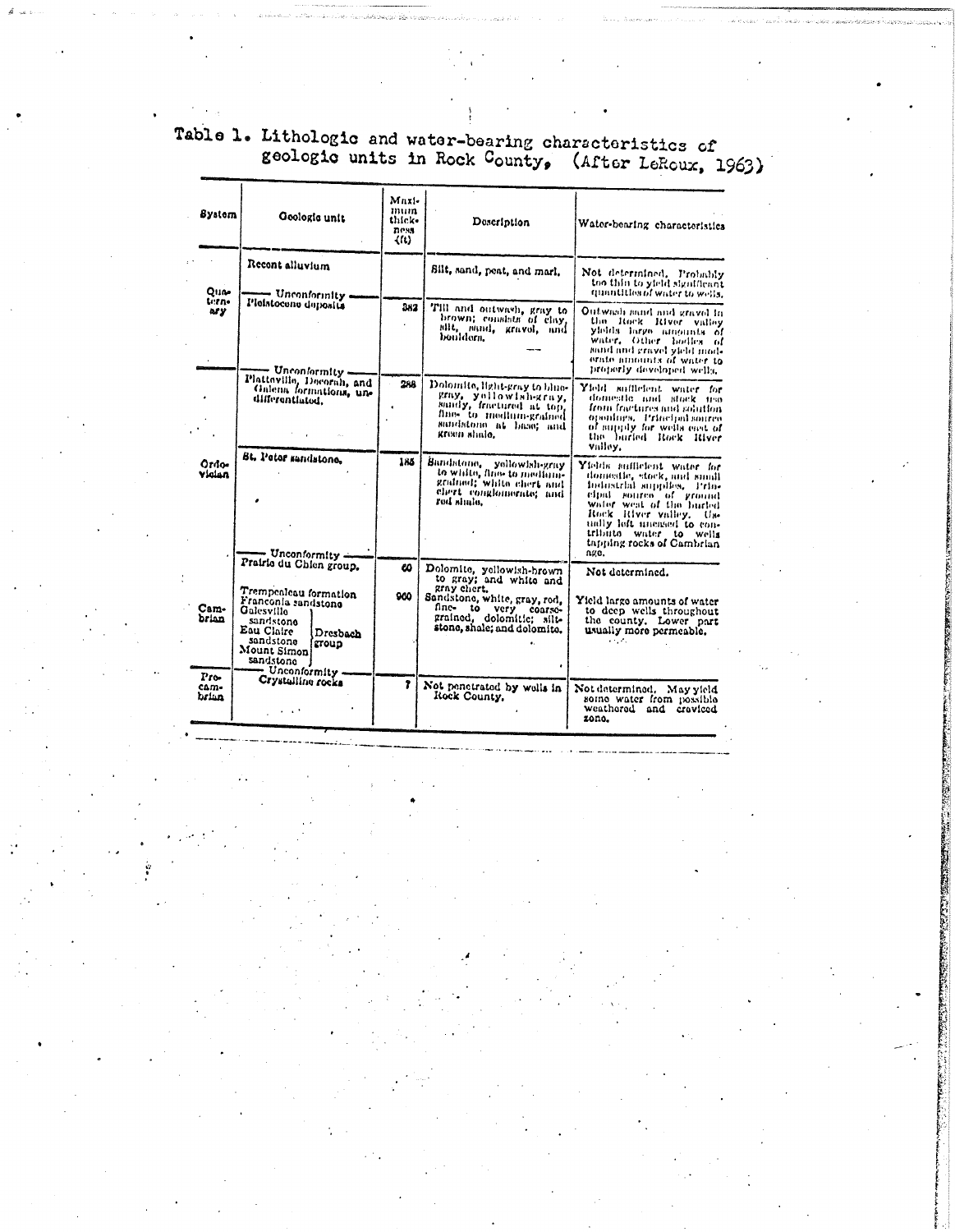in thickness. The Prairie du Chien is thin at Edgerton, Janesville, Brodhead, Footville and Milton. Elsewhere it is absent and the St. Peter Sandstone rests directly on sandstones of Cambrian age.

Unconsolidated glacial deposits overlie bedrock throughout the county (fig. 3) and represent at least two stages  $\overline{of}$  glaciation. Approximately the northern one third of the county is covered by terminal and recessionalmoraines of the Wisconsinan Stage of glaciation. Extensive outwash deposits associated with this terminal moraine extend southeasterly across the county south of the moraine and southward along the Rock River val.ley. The remainder of the county is covered largely by ground moraine of an earlier episode of Wisconsinan Stage glaciation.

The terminal and recessional moraines in the northern part of the county consist largely of unsorted and unstratified clay, silt, sand, gravel, and boulders and the deposit is relatively thick. The older ground moraine is of a similar composition but generally is thin, highly weathered, and somewhat eroded. Outwash consists largely of silt, sand, and sand and gravel with some cobbles and boulders and is well sorted and stratified. Outwash deposits in the Rock River valley, which is underlain by a deep preglacial valley cut in the bedrock surface, have a reported thickness over 300 feet.

#### Mineral Resources

The principal mineral production from Rock County includes only sand and gravel and crushed and broken limestone (Olson, 1966). Reported production of sand and gravel, representing 86 percent of the county mineral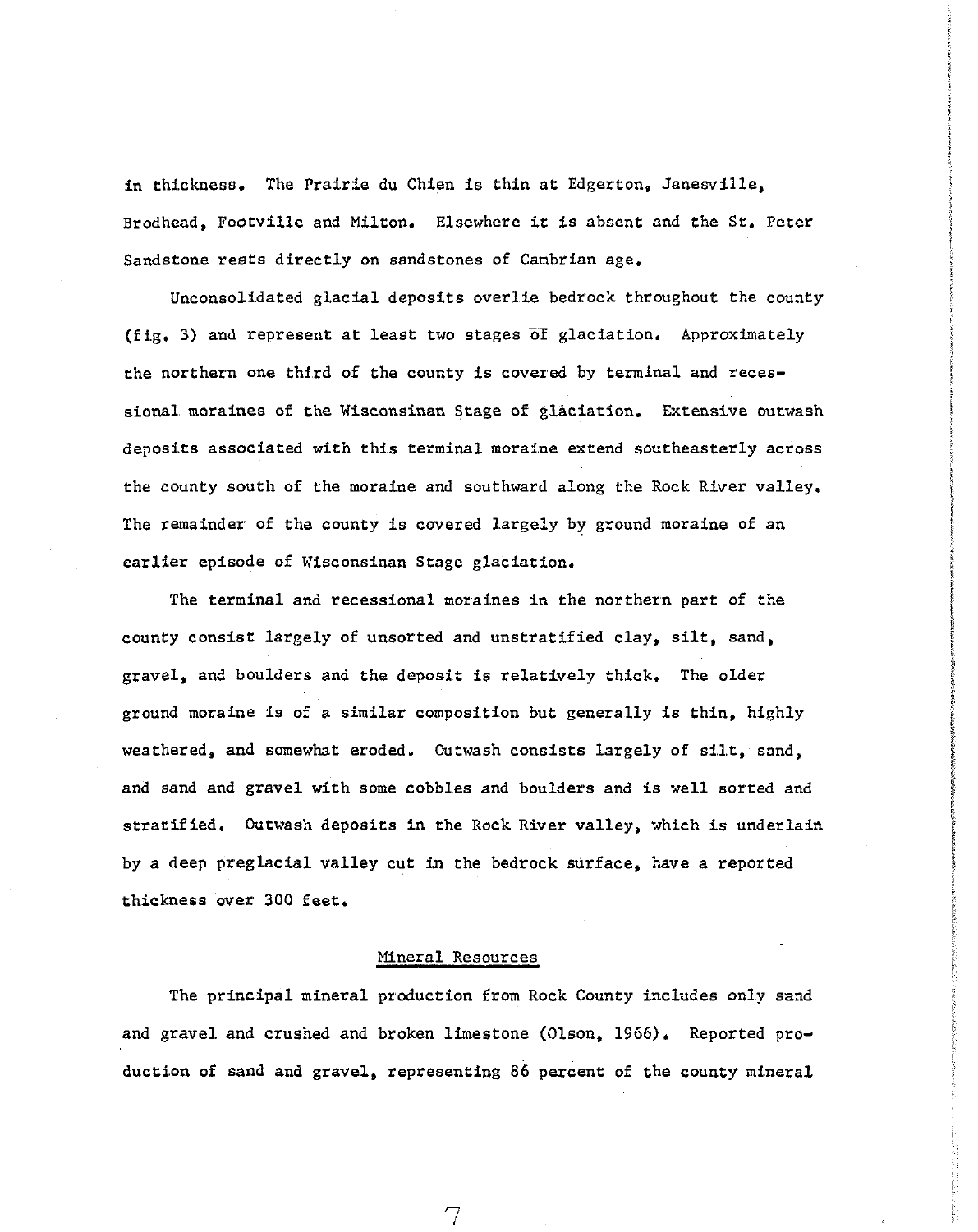value and a 49 percent increase over the previous year, was 2.4 million tons in 1966. Fifty-six percent of this sand and gravel was used for building, 25 percent for road construction, and 19 percent for railroad ballast, molding sand, and fill. The principal production came from deposits of glacial outwash near Janesville, Edgerton, Beloit, and Shopiere and from the St, Peter Sandstone near Hanover.

Crushed and broken limestone production in the county was about 406,000 tons in 1966. The stone was used for concrete aggregate, road construction, aglime, and riprap. Principal production was from quarries in the Platteville Formation and Galena Dolomite located near Footville, Beloit, Milton. Clinton, Janesville, Evansville, and Allens Grove.

Rock County has large reserves of sand and gravel from the extensive outwash deposits (fig. 3) in the county. Large reserves of limestone are available from ridge tops located west of the Rock River and from about the eastern one third of the county where overburden is thin (fig. 2).

## Surface Water

Rock County is partly in the Rock River basin and partly in the Sugar River and Coon Creek basjns. The Rock River flows southward through the central part of the county with a gradient of about  $1.4$  feet per mile. The northwestern part of the county is drained by the Yahara River which flows southeastward to join the Rock about four miles south of Edgerton. The Rock is joined by Marsh Creek north of Janesville which flows generally eastward. The western and southwestern parts of the county are drained by the Sugar River and Coon Creek which flow southeasterly into Illinois to join the Pecatonica River which in turn empties into the Rock.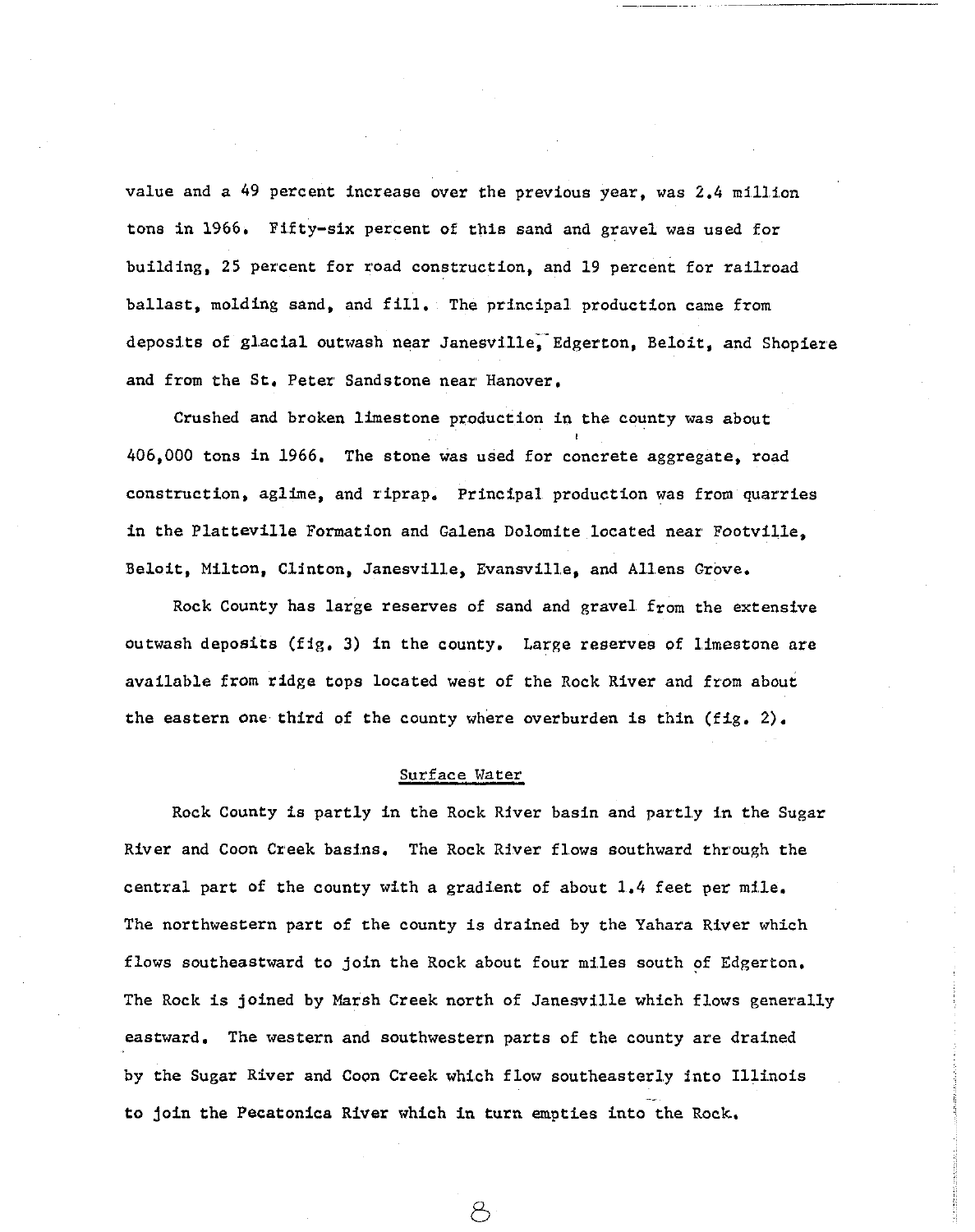Turtle Creek drains the southeastern part of the county flowing westward and southward to join the Rock just south of the Illinois border. The upper part of Turtle Creek and the Rock and Sugar rivers are all discharge areas for ground water which makes up a considerable part of their flow. The lower part of Turtle Creek loses water to the ground water body as it enters the flat outwash deposits in the Rock River valley.

Three U. S. Geological Survey stream gaging stations are located in Rock County on the Rock River at Afton, Turtle Creek near Clinton and the Sugar River near Brodhead. Table 2 summarizes data from the gaging stations,

|  |  |  |  | Table 2 Stream Gaging Stations in Rock County |  |  |  |
|--|--|--|--|-----------------------------------------------|--|--|--|
|--|--|--|--|-----------------------------------------------|--|--|--|

|                           | Period<br>of.<br>record | Area of<br>drainage<br>basin | Average<br>discharge | Maximum<br>flow | Minimum<br>flow |
|---------------------------|-------------------------|------------------------------|----------------------|-----------------|-----------------|
| Rock River at Afton       | 1914–66                 | $3,300$ sq.mi.               | 1.715 cfs            | $13,000$ cfs    | $22$ cfs        |
| Turtle Creek near Clinton | 1939-66                 | $186$ sq.mi.                 | $103$ cfs            | $6.560$ cfs     | 8 cfs           |
| Sugar River near Brodhead | 1914-66                 | 527 sq.mi.                   | $335$ cfs            | $14,800$ cfs    | $35$ cfs        |

Industrial cooling and recreation on the lakes and streams are probably the principal uses of surface water in Rock County. Surface water is not used for municipal or industrial supply except for cooling.

Chemical quality of streams in Rock County generally is adequate for most uses and reflects the chemical quality of ground water which makes up much of the stream flow. Selected chemical analyses are shown in Table 3. Chemical quality of streams will vary with discharge; greatest mineralization will occur during low flow conditions when stream flow is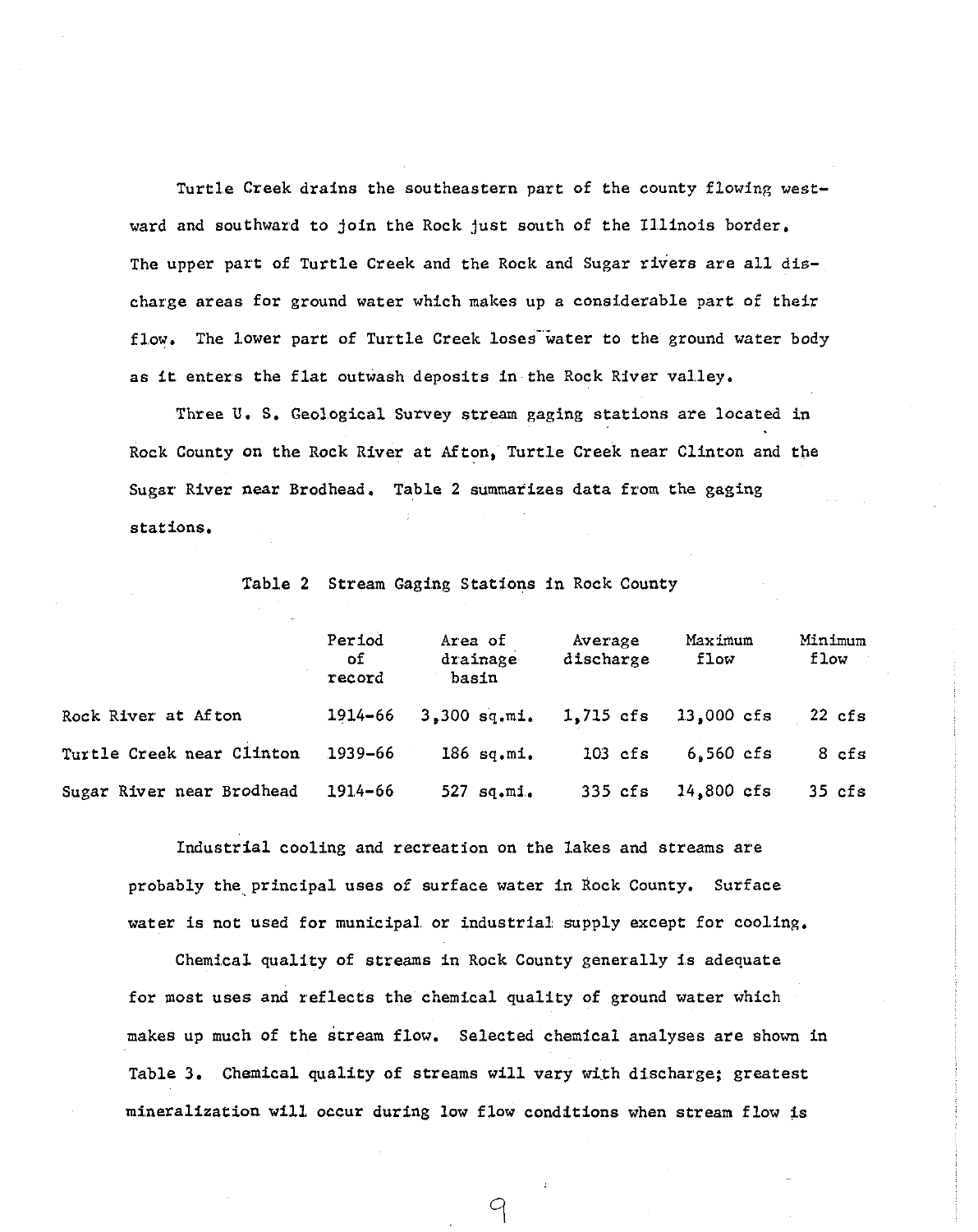largely ground water discharge and mineralization will be least with high flow conditions when much of the streamflow is from surface runoff. Analyses in Table 3 all reflect low flow conditions.

Table 3 Selected Chemical Analyses of Streams in Rock County

(all values except pH and flow in parts per million; analyses by U. S. Geological Survey)

|                               | Rock River<br>at<br>Af ton | Turtle Creek<br>near<br>Clinton | Marsh Creek<br>near<br>Janesville | Yahara River<br>near<br>Fulton |  |  |
|-------------------------------|----------------------------|---------------------------------|-----------------------------------|--------------------------------|--|--|
| Silica $(Si02)$               | 10 <sub>1</sub>            | 9.5                             | 15                                | 14                             |  |  |
| Iron (Fe)                     | .16                        | .13                             | $\cdot$ <sup>2</sup>              | .17                            |  |  |
| Manganese (Mn)                | $\cdot$ <sup>0</sup>       | .05                             | $\ddot{\bullet}$                  | $\cdot$ 02                     |  |  |
| Calcium (Ca)                  | $56 -$                     | 71                              | 99                                | 56                             |  |  |
| Magnesium (Mg)                | 38                         | 39.                             | 39                                | 29                             |  |  |
| Sodium (Na)                   | 27                         | 10                              | 3.0                               | 24                             |  |  |
| Potassium (K)                 | 3.3                        | 1.5                             | .9                                | 3.8                            |  |  |
| Bicarbonate $(HCO3)$          | 316                        | 341                             | 301                               | 264                            |  |  |
| Sulfate $(SO_4)$              | 39                         | 43                              | 128                               | 36                             |  |  |
| Chloride (Cl)                 | 37                         | 20                              | 17.0                              | 34                             |  |  |
| Fluoride $(F)$                | .6                         | $\frac{1}{2}$                   | $\cdot^2$                         | $\cdot$ <sup>4</sup>           |  |  |
| Nitrate $(NO3)$               | $\cdot^2$                  | 13 <sub>1</sub>                 | 4, 9                              | 8/6                            |  |  |
| Phosphorus as $PO_4$          |                            |                                 | .02                               | 3.5                            |  |  |
| Dissolved Solids              | 376                        | 368                             | 461                               | 348                            |  |  |
| Hardness as CaCO <sub>3</sub> | 296                        | 338                             | 408                               | 259                            |  |  |
| Noncarbonate                  | 36                         | 58                              | 157                               | 42                             |  |  |
| pH                            | 7.1                        | 7.9                             | 8.2                               | 7.8                            |  |  |
| Estimated flow, cfs           | 452                        | 38                              | ${\bf 38}$                        |                                |  |  |
| Date                          |                            | Oct 27, 1966 Oct 27, 1966       | Nov 13, 1967                      | Nov. $1.5$ , 1967              |  |  |

I0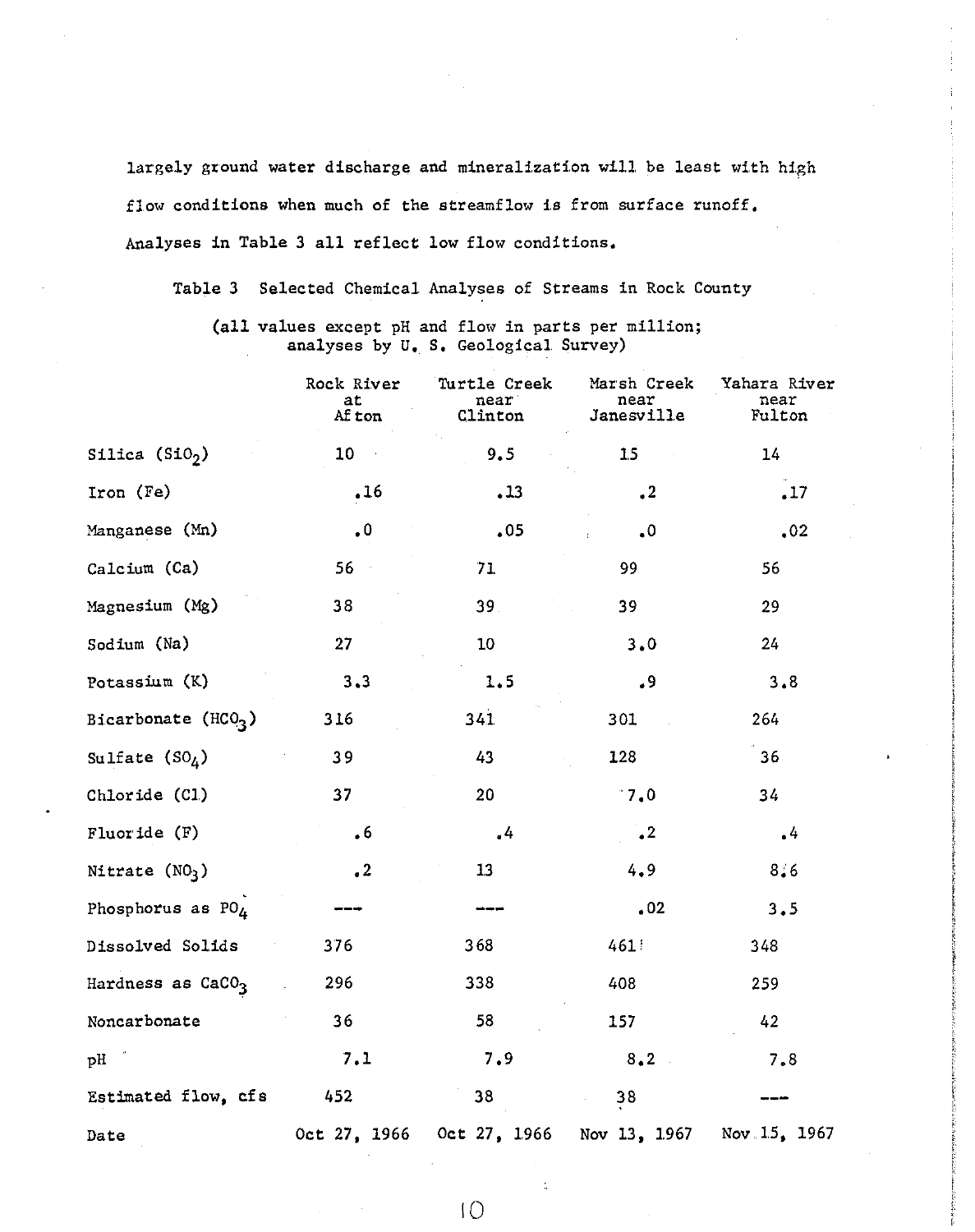#### Hydrogeology

Ground water availability depends chiefly on the character and thickness of water-bearing rocks. Although bedrock formations are of moderate permeability in Rock County, high capacity wells can be easily developed because of the great saturated thickness of rocks of Cambrian and Ordovician age. Wells penetrating the sandstones of Cambrian age and the St, Peter Sandstone generally will yield up to 1000 gpm (gallons per minute) or more in most areas of the county.

The best water yielding units of the bedrock formations appear to be the Mt. Simon Sandstone, Galesville Sandstone, and the St. Peter Sandstone. The Franconia Sandstone, Eau Claire Sandstone, and Trempealeau Formation yield moderate to small amounts of water to wells penetrating the more productive units. The Platteville-Galena unit generally yields only small quantities of water to wells but it is important as an aquifer for domestic wells particularly east of the Rock River. The St. Peter Sandstone is an important source of water for domestic wells west of the Rock River valley. The Prairie du Chien Group is not considered an aquifer in Rock County. Water-bearing characteristics of geologic units are outlined in Table 1.

Thick and highly permeable outwash deposits consisting of generally well sorted and stratified sand and sand and gravel fill a preglacial bedrock valley system to a depth of more than 300 feet in its deepest part and up to two miles in width. This valley system generally underlies the present Rock River and its tributaries. Yields of more than 5000 gpm with only seven feet of drawdown have been obtained from wells penetrating

 $\vert \ \vert$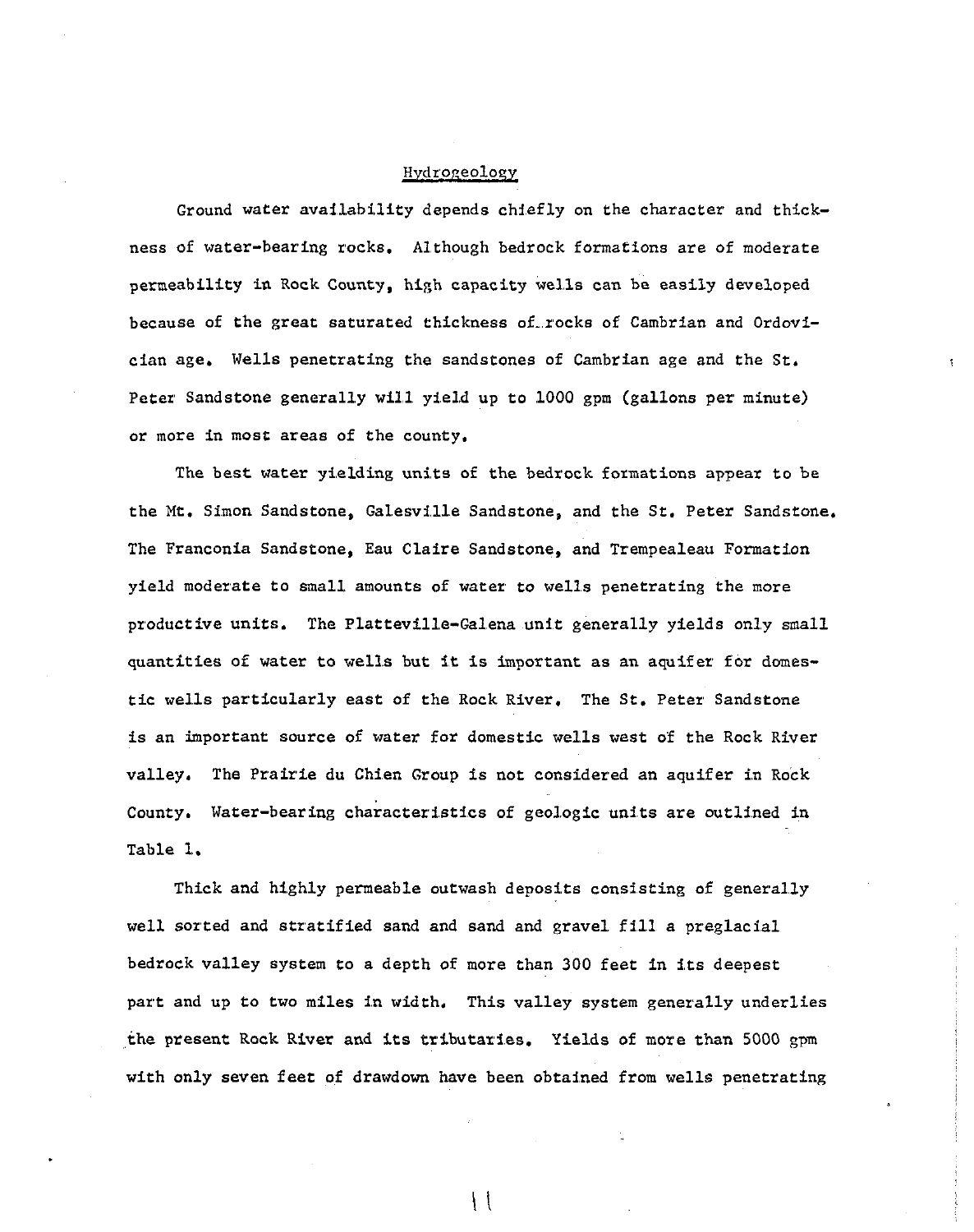the outwash. Large yields can be obtained from outwash in much of the Rock River valley. Permeable outwash deposits are present also in the Sugar River valley and in a narrow valley extending east and west from Milton (fig. 3). Small yields are obtained from wells penetrating lenses and layers of sand and gravel in glacial till, ehewhere in the county but these wells generally are adequate only for domestic use.

## Ground Water Use

Withdrawal of groundwater in Rock County for all purposes was about 23 mgd in 1957 (LeRoux, 1963). Of the 23 mgd one half was used for municipal supply, one third for industrial purposes, and one sixth for domestic and stock purposes. About 90 percent of the water was pumped in the heavily industrialized area along the Rock River.

> Table 4 Municipal pumpage of ground water in the Rock River basin Rock County, Wisconsin in 1957 and 1966

| City or Village | 1957 Daily Pumpage (Mgd)<br>Average | Maximum | Average | 1966 Daily Pumpage (Mgd)<br>Maximum |  |  |
|-----------------|-------------------------------------|---------|---------|-------------------------------------|--|--|
| Janesville      | 6.3                                 | 10.49   | 8.9     | 16.0                                |  |  |
| Beloit          | 4.4                                 | 8       | 5.9     | 8.8                                 |  |  |
| Edgerton        | $\ddotsc$                           | .65     | .44     | .85                                 |  |  |
| Milton          | .15                                 | .28     | .14     | .34                                 |  |  |
| Clinton         | .11                                 | .20     | .12     | , 22                                |  |  |
| Footville       | .05                                 | ----    | .07     | .22                                 |  |  |
| TOTAL           | 11.34                               |         | 15.57   |                                     |  |  |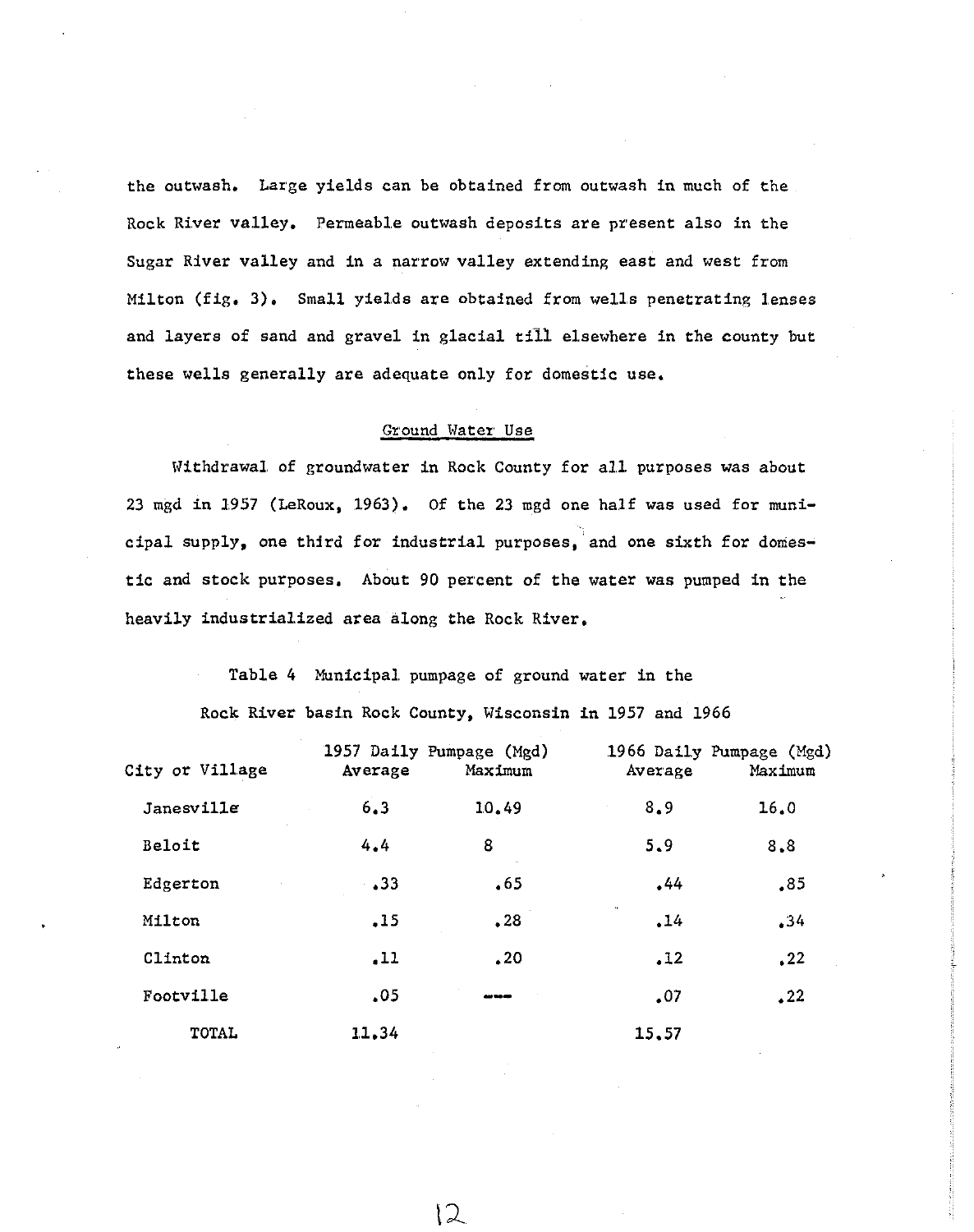Municipal pumpage in the Rock River basin for 1957 and 1966 are summarized in Table 4. Figures for total pumpage in the basin are not available. The totals in Table 4 show pumpage has increased about 37 percent in the Rock River basin in the nine years between 1957 and 1966. Pumpage in the county for uses other than municipal supply undoubtedly has also increased during the  $1957-66$  period but probably not as much as municipal pumpage. Present water use represents only a small part of the water that can be withdrawn perennially from the ground water reservoir (LeRoux, 1963).

### Quality of Ground Water

Ground water in Rock County is generally a hard calcium magnesium bicarbonate type which is slightly alkaline. Although differences occur, water from the several water bearing units in the county are similar in chemical quality. Iron in the water is excessive in places, but generally it is not a problem.

**A** summary of chemical constituents in ground waters of the county is shown in Table 5.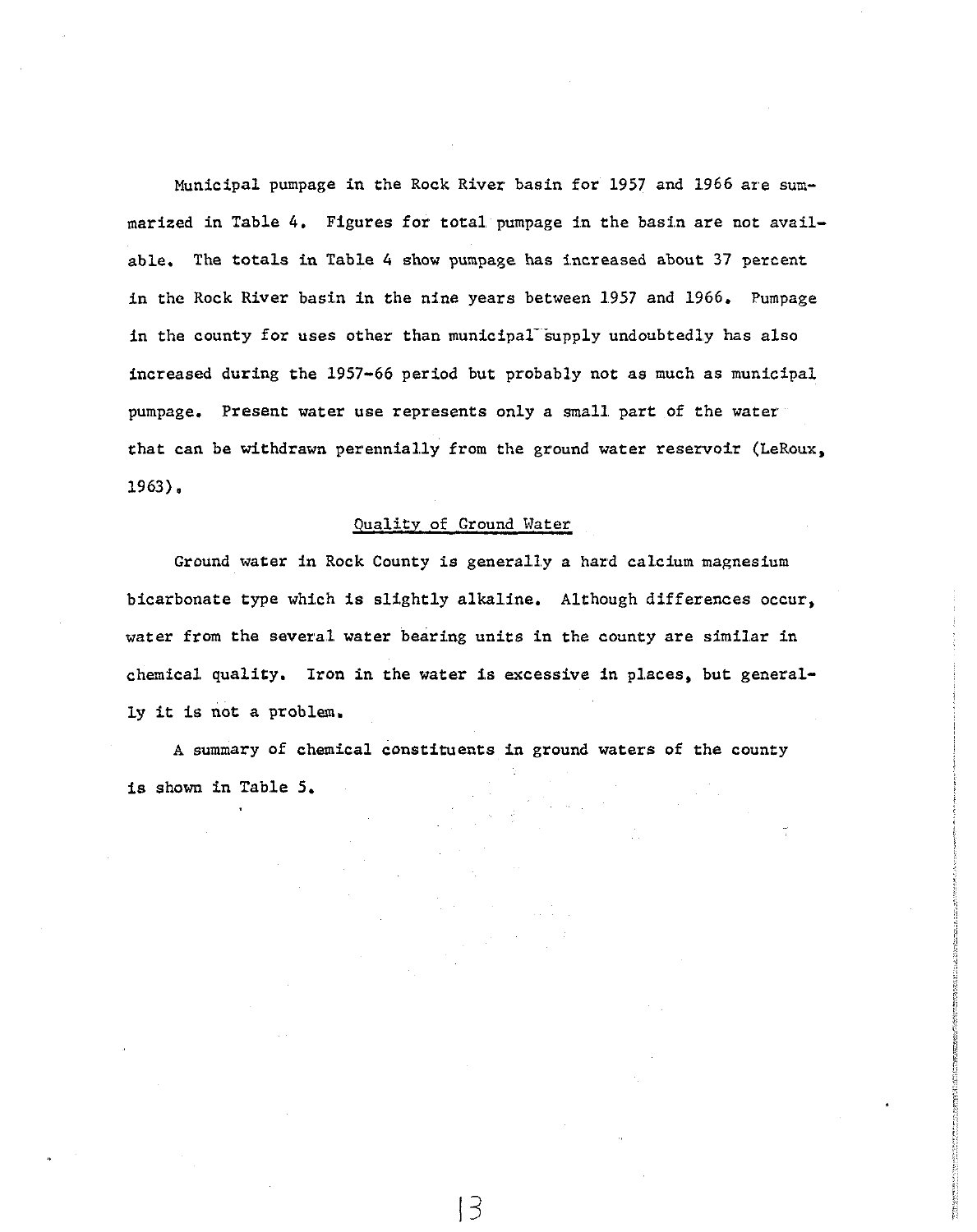|                    |                               |                      |                 |                   | (In parts per million, except pH)        |                                    |                            |                    |                              |                                     |     |  |
|--------------------|-------------------------------|----------------------|-----------------|-------------------|------------------------------------------|------------------------------------|----------------------------|--------------------|------------------------------|-------------------------------------|-----|--|
|                    | (510 <sub>2</sub> )<br>Silica | (Fe)<br>Iron         | Calcium<br>(Ca) | Magnesium<br>(Mg) | and<br>Sodium and<br>potassium<br>(Na+K) | Bicarbonate<br>(HCO <sub>3</sub> ) | $\sim$<br>Sulfat<br>$SO_4$ | $Chlortde$<br>(Cl) | ್ಳರ<br>n<br>Dissolv<br>solid | as<br>Hardness<br>CaCO <sub>3</sub> | Бq  |  |
| Average            | 12                            | 0,6                  | 60              | 34                | 6.9                                      | 343                                | 14                         | 6,4                | 310                          | 317                                 | 7.5 |  |
| Maximum            | 18                            | 5.4                  | 73              | 40                | 15                                       | 460                                | 52                         | 17                 | 422                          | 386                                 | 7.8 |  |
| Median             | 9,8                           | $\cdot^2$            | 60              | 34                | 6.3                                      | 345                                | 9.4                        | 6.0                | 304                          | 310                                 | 7.4 |  |
| Minimum            | 8,4                           | $\cdot$ <sup>0</sup> | 49              | 26                | $\cdot$ <sup>0</sup>                     | 277                                | $\cdot$                    | 1.2                | 230                          | 260                                 | 7.2 |  |
| Number of analyses | 10                            | 33                   | 30              | 30                | 30                                       | 44                                 | 44                         | 44                 | 42                           | 37                                  | 27  |  |
|                    |                               |                      |                 |                   |                                          |                                    |                            |                    |                              |                                     |     |  |

**Table 5 Summary of chemical constituents of ground water in Rock County, Wis.**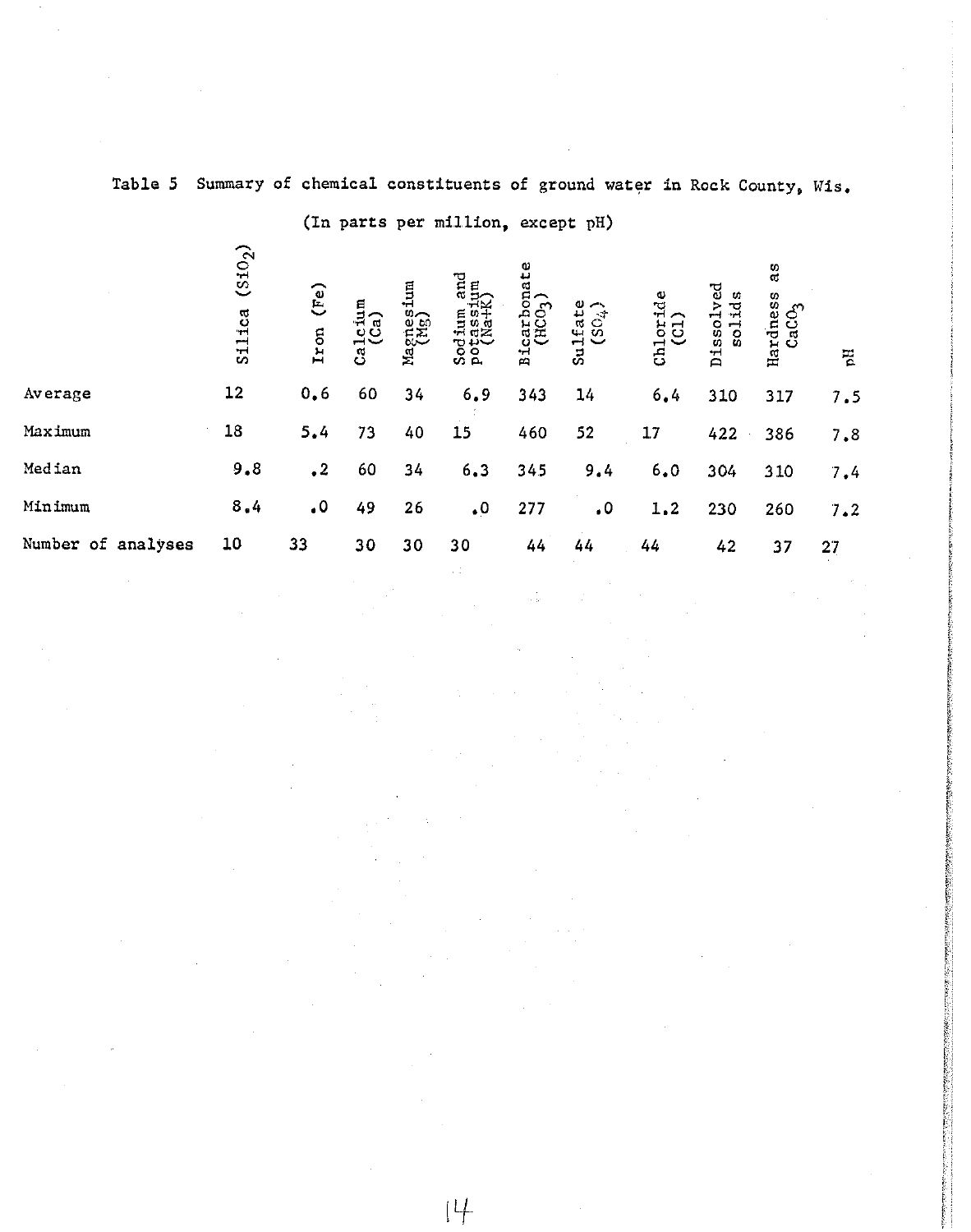#### Summar v

Rock County is nearly equally divided between the Western Upland and Eastern Ridges and Lowland Provinces as defined by Martin (1916). Prominent topographic features are the Rock River valley and associated flat lying plains and a hilly area in the northern part of the county.

A thick section of sedimentary rocks of Cambrian and Ordovician age, predominantly sandstones, underlie extensive Pleistocene outwash plains, older ground moraine, and terminal and recessional moraines. Sedimentary rocks range from about 950 feet to 1300 feet in thickness. Glacial drift thickness is over 300 feet in the Rock River valley.

Mineral resources of the county include sand and gravel and crushed and broken limestone. Production of sand and gravel and limestone in 1966 was  $2.4$  million tons and  $406,000$  tons, respectively. Extensive reserves remain in the county.

Rock County is drained by the Rock River and its tributaries and the Sugar River and Coon Creek. Three U. S. Geological Survey gaging stations in the county show an average (for period of record) discharge of 1,715 cfs (cubic feet per second) for the Rock River at Afton; 103 cfs for Turtle Creek near Clinton; and 335 cfs for the Sugar River near Brodhead, Chemical. quality of streams generally is adequate for most uses and refl.ects the quality of ground water. For the most part there is no withdrawal use of surface water in the county.

Extremely large quantities of ground water can be obtained from thick outwash deposits in the Rock River valley in Rock County. Yields in excess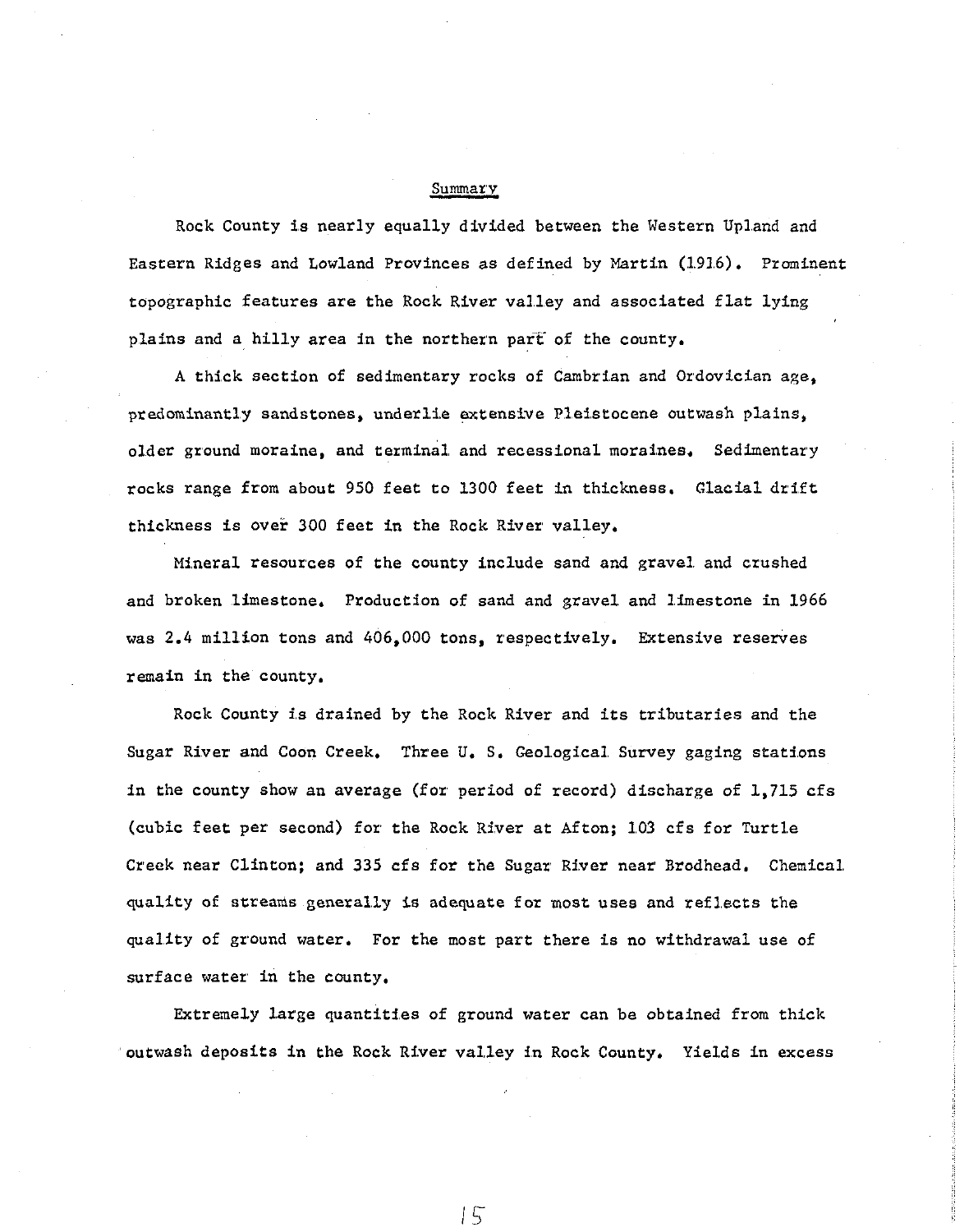of 5,000 gpm with little drawdown can be expected from properly constructed wells in the deepest part of the buried valley. Yields of 1000 gpm or more can be obtained from sandstones of Cambrian and Ordovician age throughout most of the county. Adequate supplies of ground water for domestic and stock use also are available from the Platteville-Galena unit, the St. Peter Sandstone, or sand and gravel layers in unconsolidated Pleistocene deposits.

About 23 mgd was pumped from wells in 1957 in the county and 90 percent of this water was withdrawn in the Rock River basin. This pumpage represents only a small part of the water that can be withdrawn perennially from the ground water reservoir. Average municipal pumpage in the Rock River basin increased about 37 percent between 1957 and 1966 from 11.34 mgd to  $15.57$  mgd.

Ground water in the county generally is a hard calcium magnesium bicarbonate type that is slightly alkaline and is adequate for most uses.